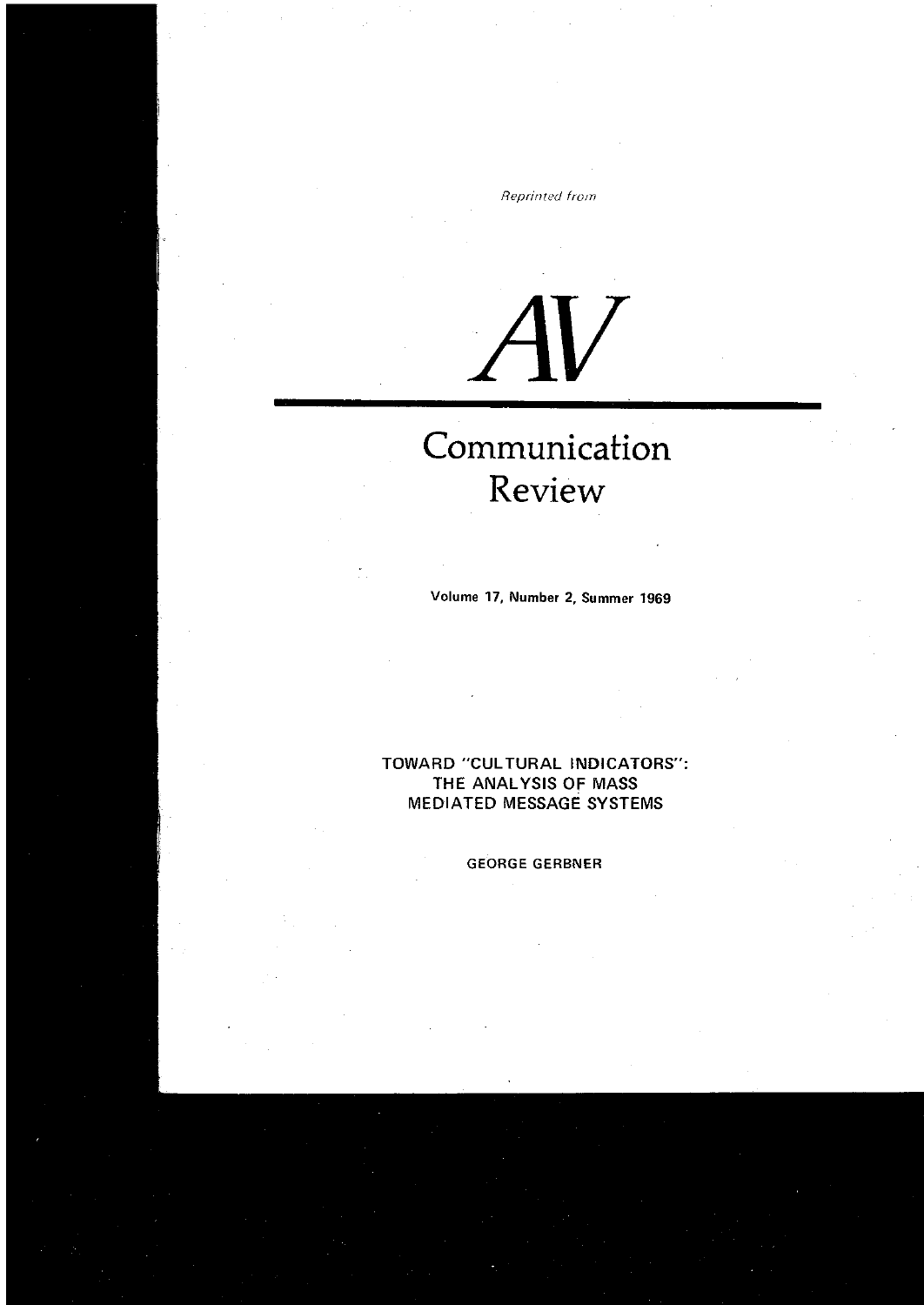## Toward "Cultural Indicators": The· Analysis of Mass Mediated Public Message Systems

### GEORGE GERBNER

The systematic analysis of message content is a traditional area of study in communication research and related fields. Recent developments<sup>1</sup> led to a revival of interest in the area. But none of the new frameworks and approaches presented consider the analysis of message systems addressed to heterogeneous and anonymous publics, such as mass communications, a source of theoretical development not necessarily generated in other areas of interest. The purpose of this paper is to suggest an approach that justifies such development and can also lead to results of practical policy significance, such as a scheme of social accounting for trends in the composition and structure of mass-mediated public message systems. The approach is based on a con-

<sup>1</sup> Most of these are reflected in the forthcoming volume by George Gerbner, Ole R. Holsti, Klaus Krippendorff, William J. Paisley, and Philip J. Stone, *The Analysis of Communication Content; Developments in Scientific Theories and Computer Techniques,* (New York: John Wiley & Sons, in press), from which this paper has been adapted with minor modifications. For other developments see Robert C. North, Ole R. Holsti, M. George Zaninovich, and Dina A. Zinnes, *Content Analysis: A Handbook with Applications for the Study of international* Crisis, (Evanston: Northwestern University Press, :(96)); Philip J. Stonc, Dexter C. Dunphy, Marshall S. Smith, Daniel M. Ogilvie, *The General Inquirer: A Computer Approach to Content Analysis,*  (Cambridge: Thc M.LT. Press, 1966); and Richard W. Budd, Robert K. Thorp, and Lewis Donohew, *Content Analysis of Communications,* (New York: Macmillan, 1967).

George Gerbner is dean of the Annenberg School of Communications, Uni $versity of Pennsylvania, Philadelphia.$ 

VOL. 17, NO. 2, SUMMER 1969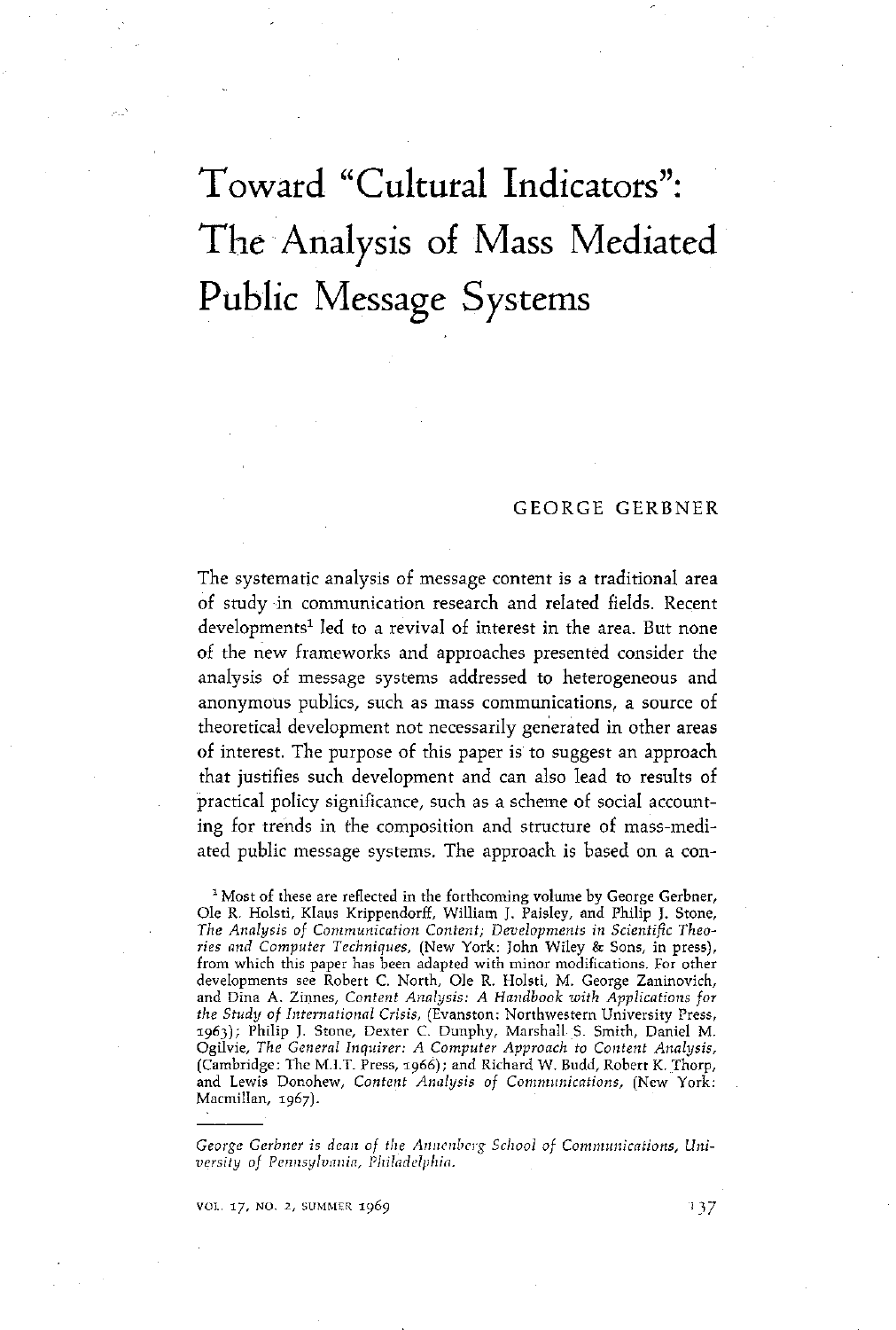**ceptian of these message systems as the common culture**  through which communities cultivate shared and public notions **about facts, values, and contingencies of human existence.** 

The "Cultural Revolution" is not only a Chinese slogan. It is also a fact of social life whenever a particular political-industrial order permeates the sphere at public message production. A change in the social bases and economic goals of message **mass-production leads, sooner or later, to a transformation of**  the common symbolic environment that gives public meaning and sense of direction to human activity. The need is for a theory that can lead to the development of "cultural indicators" taking the pulse of the nature and tempo of that transformation.

Our theoretical point of departure, then, is that changes in . **the mass production and rapid distribution of messages across previous barriers of time, space, and social grouping bring about systematic variations in public message content whose full significance rests in the cultivation of collective conscious**ness about elements of existence. (It should be noted at the out**set that the terms** *common, shared, public,* **or** *collective* **cultivation do not necessarily mean consensus. On the contrary, the**  public recognition of subcultural, class, generational, and ideological differences and even conflicts among scattered groups of **people requires some common awareness and cultivation of the**  issues, styles, and points of divergence that make public contention and contest possible. The struggles for power and privilege, for participation in the conduct of affairs, for the redistribution of resources, and for all forms of social recognition and justice, are increasingly shifting from the older arenas to the newer spheres of public attention and control in mass-pro**duced communications.)** 

**Selective habits of participation in one's cultural environ**ment limit each of us to risky, and often faulty, extrapolation **about the cultural experience of heterogeneous communities.**  Informed policy making and the valid interpretation of social **response increasingly require general and comparative indica**tors of the prevailing climate of the man-made symbolic environment. But knowledge of a message system, over and above **that which we select for our own information or entertainment, and which has significance for a collectivity such as an entire cultural community, cannot be given in the lifetime experi**ence of any single person.

CHANGE IN THE SYMBOLIC ENVIRONMENT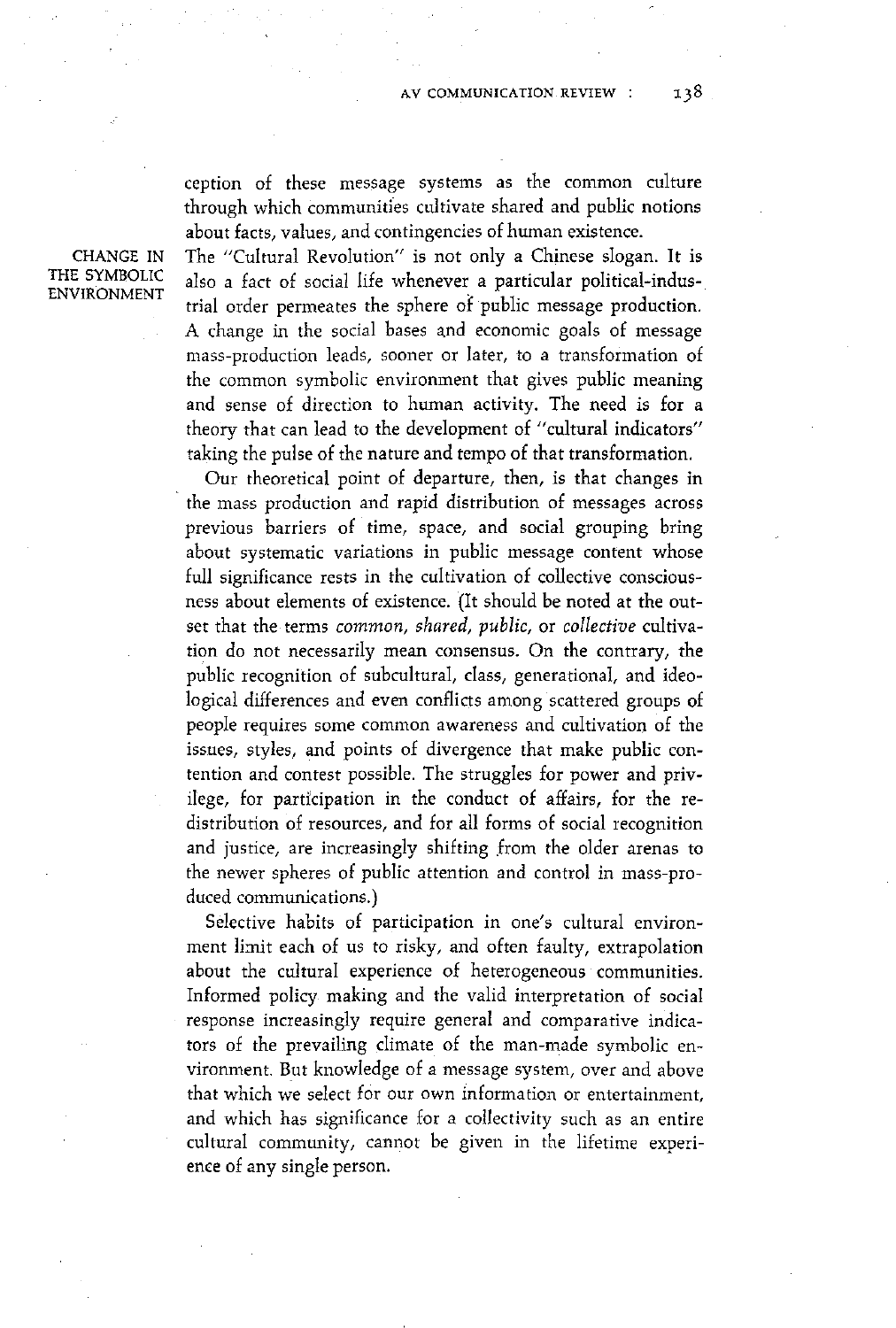What *can* be given is a representative abstraction from the collectively experienced total texture of messages, relevant to certain investigative purposes. Sampling is not the major problem, and neither is the efficient processing of large quantities of data, although these are important procedural considerations. Nor is great theoretical challenge involved in the analysis of mass media messages for specific critical, control, evaluative, or policy purposes. The outstandihg problems are the development of a generalized scheme applicable to the investigation of the broadest terms of collective cultivation in different cultural communities, and making these terms salient to elements of existence represented in public message systems. Philosophers, historians, anthropologists, and others have, of course, addressed themselves to such problems before. But the rise of the institutionalized and corporately managed cultivation of collective consciousness by mass media has given a new urgency and social policy significance to the inquiry.

CULTIVATION OF PUBLIC CONSCIOUSNESS THROUGH MASS COM-MUNICATION A word on *cultivation.* I use the term to indicate that my primary concern in this discussion is not with information,-education, persuasion, etc., or with any kind of direct communication "effects." I am concerned with the collective context within which, and in response to which, different individual and group selections and interpretations of messages take place. **In**  that sense, a message (or message system) cultivates consciousness of the terms required for its meaningful perception. Whether I accept its "meaning" or not, like it or not, or agree or disagree, is another problem. First I must attend to and grasp what it is about. Just how that occurs, how items of information are integrated into given frameworks of cognition, is also another problem. My interest here centers on the fact that any attention and understanding cultivates the terms upon which it is achieved. And to the considerable extent to which these terms are common to large groups, the cultivation of shared terms provides the basis for public interaction.

*Public* is another word of special significance here. It means both a quality of information and "an amorphous social structure whose members share a community-of-interest which has been produced by impersonal communication and contact" (Gould & Kolb,  $1964$ , p. 558). As a quality of information, the awareness that a certain item of knowledge is publicly held (i.e. not only known to many, but *c01111110nly known that* it is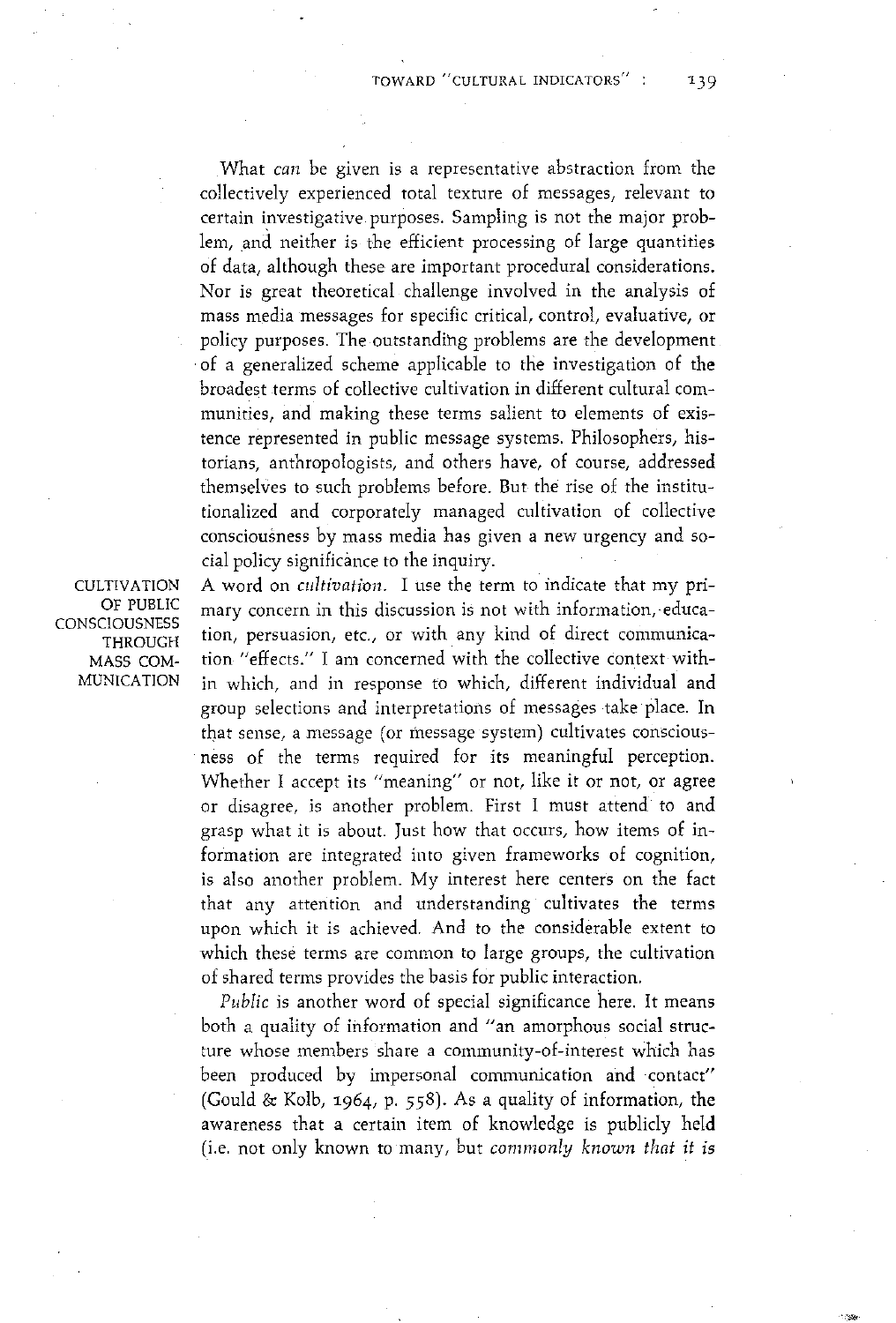*known to many)* makes collective thought and action possible. Such knowledge gives individuals their awareness of collective strength *(or* weakness), and a feeling of social identification or **alien-ation. As an "amorphous social structure, etc." a public is a basic unit of and requirement for self-government among**  diverse and scattered groups. The creation of both the consciousness and the social structure called public is the result of the "public-making" activity appropriately named publication. "Public opinion" is actually the outcome of some sort of eliciting and sharing private views through their publicationas in the publication of polls.

**Publication as a general social process is the creation and**  cultivation of shared ways of selecting and viewing events and aspects of life. Mass production and distribution of message **systems transforms selected private perspectives into broad**  public perspectives, and brings mass publics into existence. These publics are maintained through continued publication. They are supplied with selections of information and entertain**ment, fact and fiction, news and fantasy or "escape" materials which are considered important or interesting or entertaining**  and profitable (or all of these) in terms of the perspectives to be cultivated.

**Publication is thus the basis of community consciousness**  and self-government among large groups of people too nu**merous or too dispersed to interact face to face or in any other**  personally mediated fashion. The truly revolutionary signifi**cance of modern mass communication is its "public-making"**  ability. That is the ability to form historically new bases for collective thought and action quickly, continuously, and per**vasively across previous boundaries of time, space, and culture.** 

The terms of broadest social interaction are those available in the most widely shared message systems of a culture. In**creasingly these are mass-produced message systems. That is**  why mass media have been called the "agenda-setters" of **modern society. Whether one is widely conversant with or unaware of large portions of them, supportive or critical of them, or even alienated from or rebellious of them, the terms**  of the culture shape the course of the response.

**The approach I am suggesting is, therefore, concerned with**  the overall patterns and boundary conditions within which **the processes of individual cognition, message utilization, and**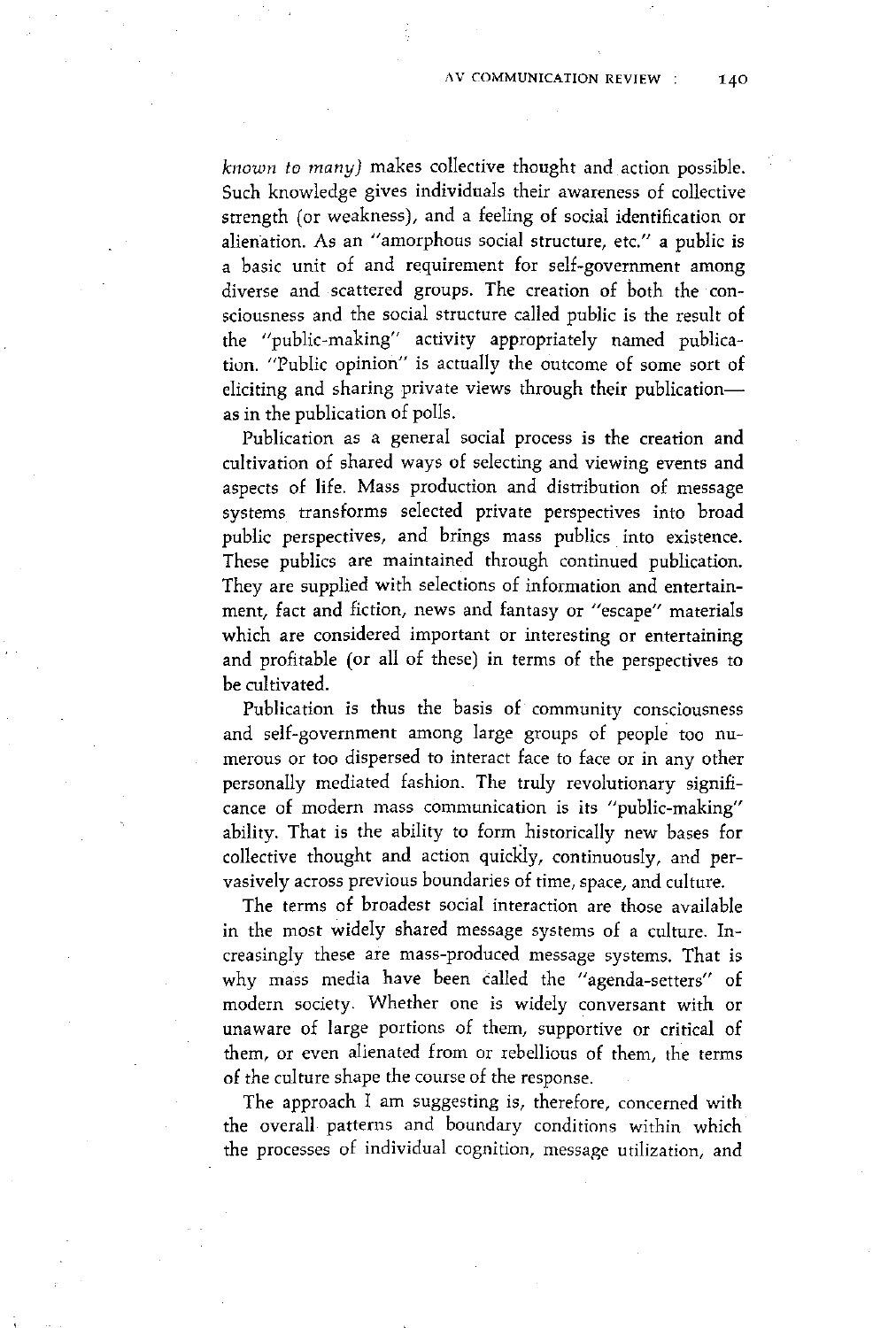**social interaction occur. The approach is directed toward answering the most general questions about the broadest terms of collective concept-formation given in mass-produced public**  message systems. What perspectives and what choices do **they· make available to entire communities over time, across**  cultures, and in different societies? With what kinds and proportions of properties and qualities are these choices weighted? **What are the underlying Structures of association in large message systems that are not apparent in their separate component units?** 

We need to know what general terms of collective cultivation **about existence, priorities, values, and relationships are given**  in collectively shared public message systems before we can reliably interpret facts of individual and social response. For example, it means little to know that "John believes in Santa Claus" until we also know in what culture, at what point in time, and in the context of what public message systems cultivating the reinforcement or inhibition of such beliefs. Similarly, interpretations of public opinion (i.e. responses to questions elicited in specific cultural contexts), and of many social and cultural policy matters, require the background knowledge of general "cultural indicators" similar to the economic indicators compiled to guide economic policy and the social indicators proposed to inform social policy making.

What distinguishes the analysis of public, mass-mediated **message systems as a social scientific enterprise from other types of observation, commentary, or criticism is the attempt**  to deal comprehensively, systematically, and generally rather than specifically and selectively or ad hoc with problems of collective cultural life. This approach makes no prior assumptions about such conventionally demarcated functions as "in**formation" and "entertainment," or "high culture" and "low culture." Style of expression, quality of representation, artistic excellence, or the quality of individual experience associated with selective exposure to and participation in mass-cultural activity are not considered critical variables for this purpose.**  What is informative, entertaining (or both), good, bad, or indifferent by any standard of quality are selective judgments applied to messages quite independently from the social functions they actually perform in the context of large message systems touching the collective life of a whole community.

THE NEED FOR "CULTURAL INDICATORS"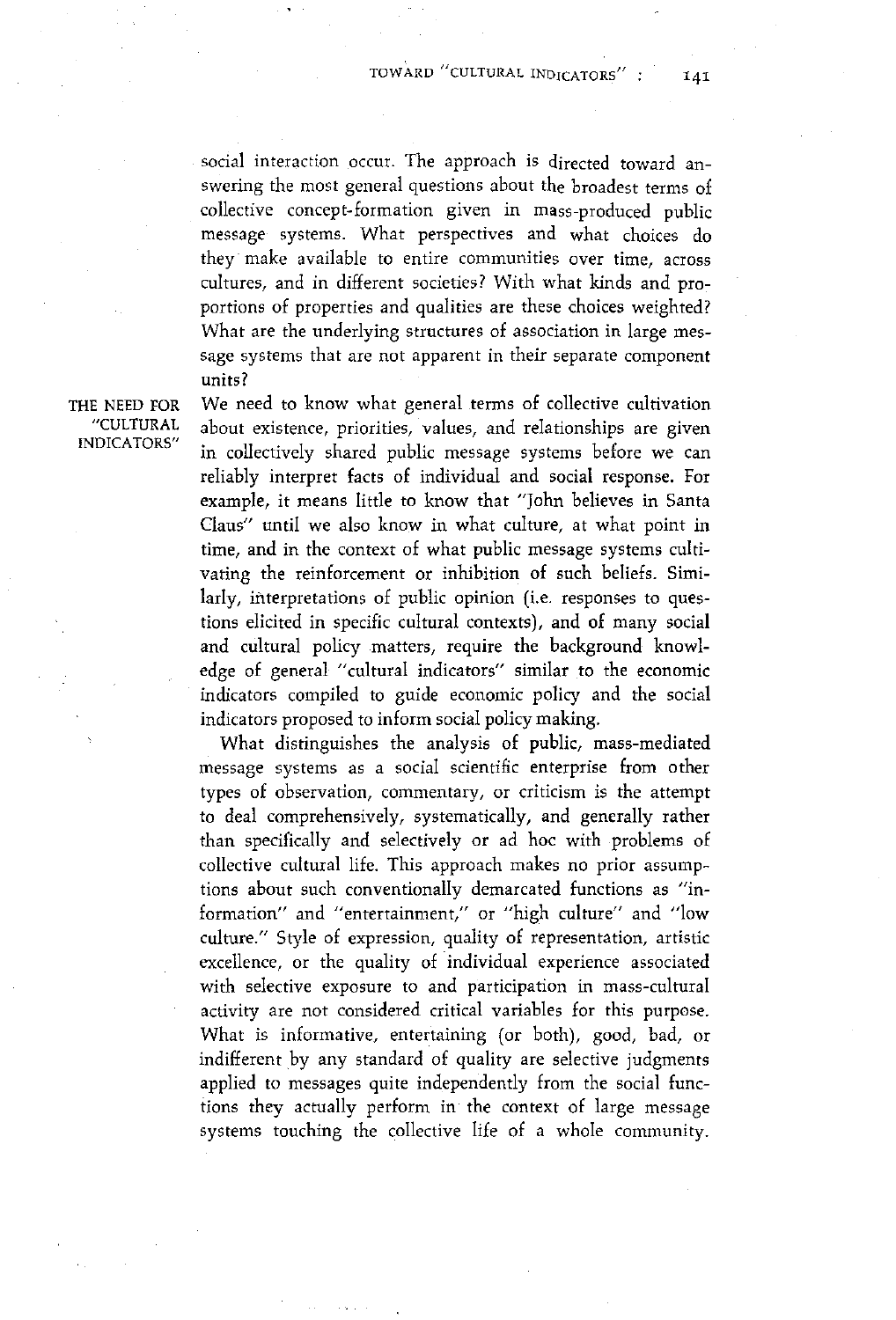Conventional and formal judgments applied to selected com**munications may be irrelevant to general questions about the presentation of what** *is,* **what is** *important,* **what is** *right,*  **and what is** *related* **to what in mass-produced composite message systems.** 

NON·RELEVANCE OF SOME CONVENTIONAL DISTINCTIONS

**Just as we make no a priori assumptions about the significance**  of style, quality, and subjective experience associated with dif**ferent types of message systems, we do not recognize the validity of conventional distinctions of function attached to non**fictional vs. fictional modes of presentation. "Fact" may be **stranger than fiction, and the veracity of "fiction" greater**  than that of the presumably factual. Regardless of verisimili**tude, credibility, or what is actually "believed" in a presentation, message systems cultivate the terms upon which they present subjects or aspects of life. There is no reason for assum**ing that the cultivation of these terms depends in any signifi**cant way upon the mode of presentation, upon agreement or**  disagreement with or belief or disbelief in the presentations **involved, or upon whether these presentations are presumably factual or imaginary. This does not mean, of course, that we do**  not normally attach greater credibility to a news story, a pre**sumably factual report, a trusted source, a familiar account,**  than to a fairy tale or to what we regard as false or inimical. What it does mean is that in the general process of imageformation and cultivation, fact and fable play equally signifi**cant and interrelated roles.** 

**There is, however, an important difference between the ways**  fiction and nonfiction deal with life. Reportage, exposition, **'explanation,** argument~whether **based on fact, fancy, opinion,**  or all of these-ordinarily deal with specific aspects of life or thought extracted from total situations. What gives shape, focus, and purpose to the nonfictional mode of presentation is that **it is analytical; it implicitly organizes the universe into classes of subjects and topics, and it devotes primary attention to one**  or more of these subjects and topics.

The usual purpose of the fictional and dramatic modes of **presentation is to present situations rather than fragments of**  knowledge as such. The focus is on people in action; subjects **and topics enter as they become Significant to the situations.** 

From the point of view of the analysis of elements of exis**tence, values, and relationships inherent in large message sys-**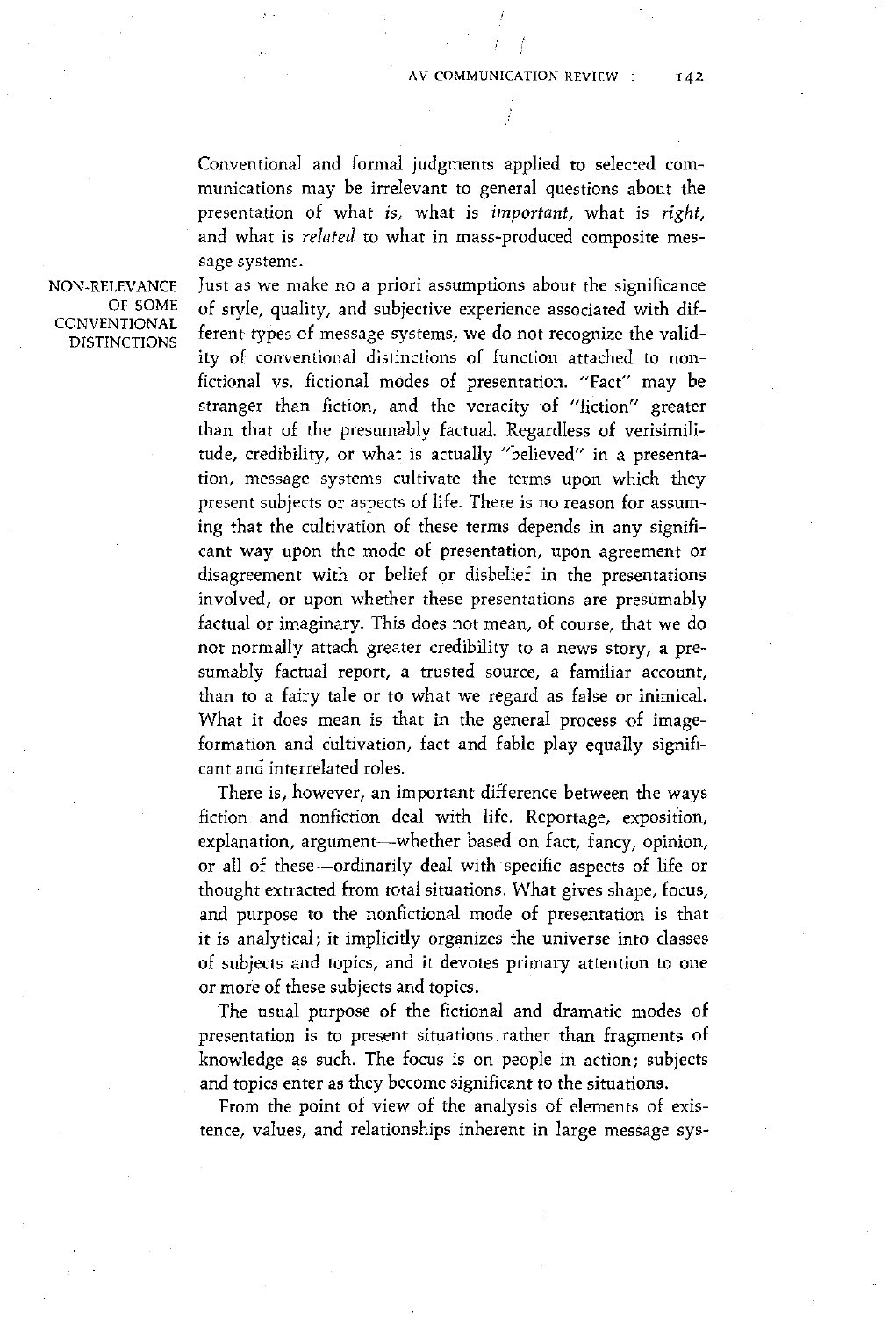tems, fiction and drama thus offer special opportunities. Here an aspect of life, an area of knowledge, or the operation of a social enterprise appears imaginatively re-created in its significant associations with total human situations. The requirements that make the treatment of specific subjects secondary to the requirements of telling a "good story" might make the treatment of those subjects more revealing of the underlying assumptions cultivated in the story-telling process.

It should be stressed again that the characteristics of a message system are not necessarily the characteristics of individual units composing the system. The purpose of the study of a system *as system* is to reveal features, processes, and relationships expressed in the whole, not in its parts. Unlike most literary or dramatic criticism, or, in fact, most personal cultural participation and judgment, this approach to message system analysis focuses on the record of institutional behavior in the cultural field, and on the dynamics of message-production and imagecultivation in a community but not necessarily in selective personal experience and response.

The systems with which we deal contain images and motion as well as words. This places great demands on methods of recording and notation, and challenges the ingenuity of the scientific analyst. Because of the necessity to abstract propositional forms from statements made in a variety of modes, methods of analysis must rely on explicitly formulated rules and procedures. But there is no reason to assume that the system-theoretic notions developed by Rapoport (in press) are not as applicable to these as to other "large corpuses of verbal data." Rapoport's description of man's "ocean of words" provides a vivid rationale for the study of the process in which massproduced messages playa key part:

Just as all living organisms live in certain specialized environments to which they adapt and which completely determines their lives so do human beings live to a significant extent in an ocean of words. The difference lies in the fact that the human environment is to a large extent man made. We secrete words into the environment around us just as we secrete carbon dioxide and in doing so, we create an invisible semantic environment of words which is part of our existence in quite as important ways as the physical environment. The content of verbal output does not merely passively reflect the complex social, political, and economic reality of the human race; it interacts with it as well. As our semantic environment in-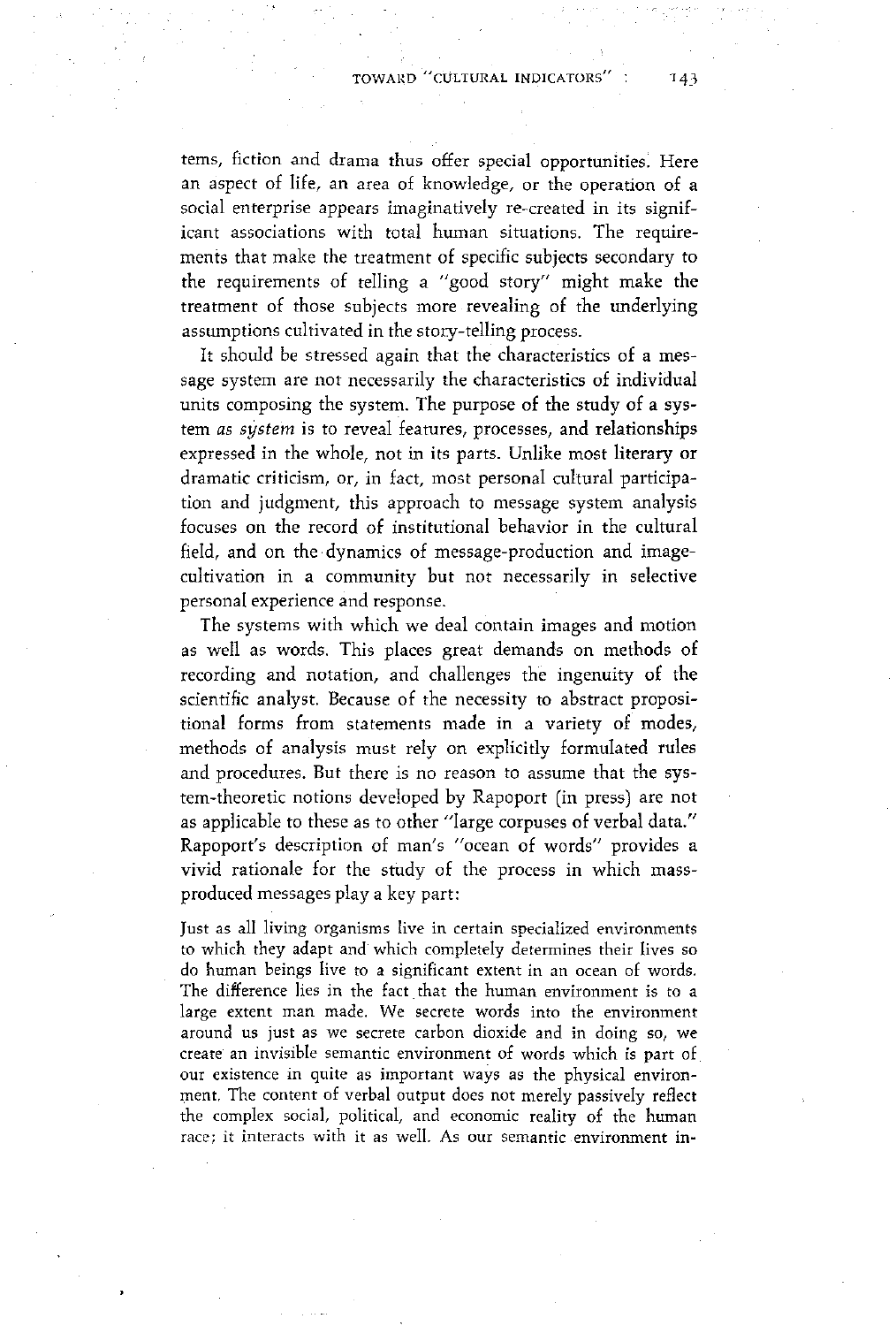tems, fiction and drama thus offer special opportunities. Here an aspect of life, an area of knowledge, or the operation of a **social enterprise appears imaginatively re-created in its significant associations with total human situations. The requirements that make the treatment of specific subjects secondary to**  the requirements of telling a "good story" might make the treatment of those subjects more revealing of the underlying assumptions cultivated in the story-telling process.

It should be stressed again that the characteristics of a mes**sage system are not necessarily the characteristics of individual**  units composing the system. The purpose of the study of a sys**tem** *as system* **is to reveal features, processes, and relationships**  expressed in the whole, not in its parts. Unlike most literary or **dramatic criticism, or, in fact, most personal cultural participa**tion and judgment, this approach to message system analysis focuses on the record of institutional behavior in the cultural field, and on the dynamics of message-production and image**cultivation in a community but not necessarily in selective personal experience and response.** 

**The systems with which we deal contain images and motion**  as well as words. This places great demands on methods of recording and notation, and challenges the ingenuity of the **scientific analyst. Because of the necessity to abstract propositional forms from statements made in a variety of modes,**  methods of analysis must rely on explicitly formulated rules **and procedures. But there is no reason to assume that the sys**tem-theoretic notions developed by Rapoport (in press) are not as applicable to these as to other "large corpuses of verbal data." **Rapoport's description of man's "ocean of words" provides a**  vivid rationale for the study of the process in which massproduced messages playa key part:

**Just as all living organisms live in certain specialized environments to which they adapt and which completely determines their lives so do human beings live to a significant extent in an ocean of words. The difference lies in the fact that the human environment is to a large extent man made. We secrete words into the environment around us just as we secrete carbon dioxide and in doing S0, we create' an invisible semantic environment of words which is part of our existence in quite as important ways as the physical environment. The content of verbal output does not merely passively reflect**  the complex social, political, and economic reality of the human **race; it interacts with it as well. As our semantic environment in-**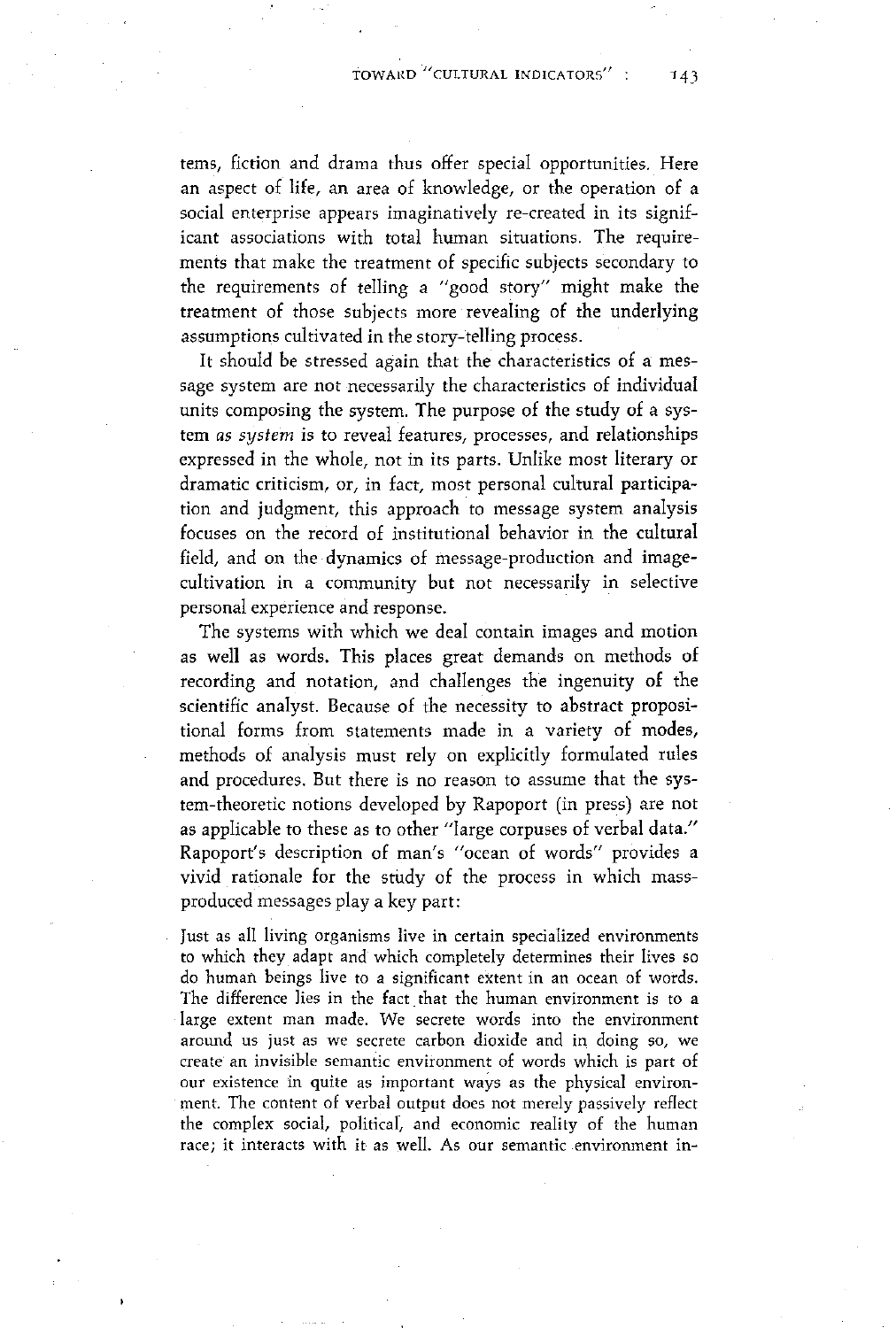**corporates the verbal outputs secreted into it, it becomes both enriched and polluted, and these changes are in large measure responsible for the course of human history. It behooves us to study this process.** 

TERMS OF THE The approach needed is that capable of abstracting and analyzing the most general terms of cultivation given in mass produced **public message systems. Generality is necessary to encompass**  many specific classes of statements and diverse investigative **purposes within comparable terms of the same framework.**  But this kind of generality implies a high level of abstrac**tion and selection which, in turn, arises from a conception of salience to some general investigative purpose. As I have**  already noted, the present purpose is not governed by direct **interest in sources as senders or in interpreters as receivers of messages. It is, however, governed by interest in the cultivation of consciousness of elements of existence inferred from**  public message systems. Our task is to combine generality with **salience to the composition and structure of knowledge given in large-scale message systems addressed to collective social entities.** 

> We begin by defining such knowledge as propositions ex**pressed in the images, actions, and language of the most**  widely shared (i.e. mass-produced and rapidly distributed) **message systems of a culture. Elements of existence refer to the assumptions, contexts, points of view, and relationships represented in these message systems and made explicit in the**  analysis.

> **A summary of the questions, measures, and terms of general**  analysis of public message systems appears in Figure 1. The **questions relate to the cultivation of collective notions about**  1) "what is" (i.e. what exists as an item of public knowledge), 2) "what is important" (i.e. how the items are ordered), 3) **"'what is right" (or wrong, or endowed with any qualities, or**  presented from any point of view), and 4) "what is related to what" (by proximity or other connection). The corresponding terms of analytical measures are those of 1) attention, 2) emphasis, and 3) tendency (the first three describing the com**position of the system-i.e. what elements compose it and how**  they are distributed in it) and 4) structure (i.e. how they are put together or related to one another). A brief discussion of each of these terms follows.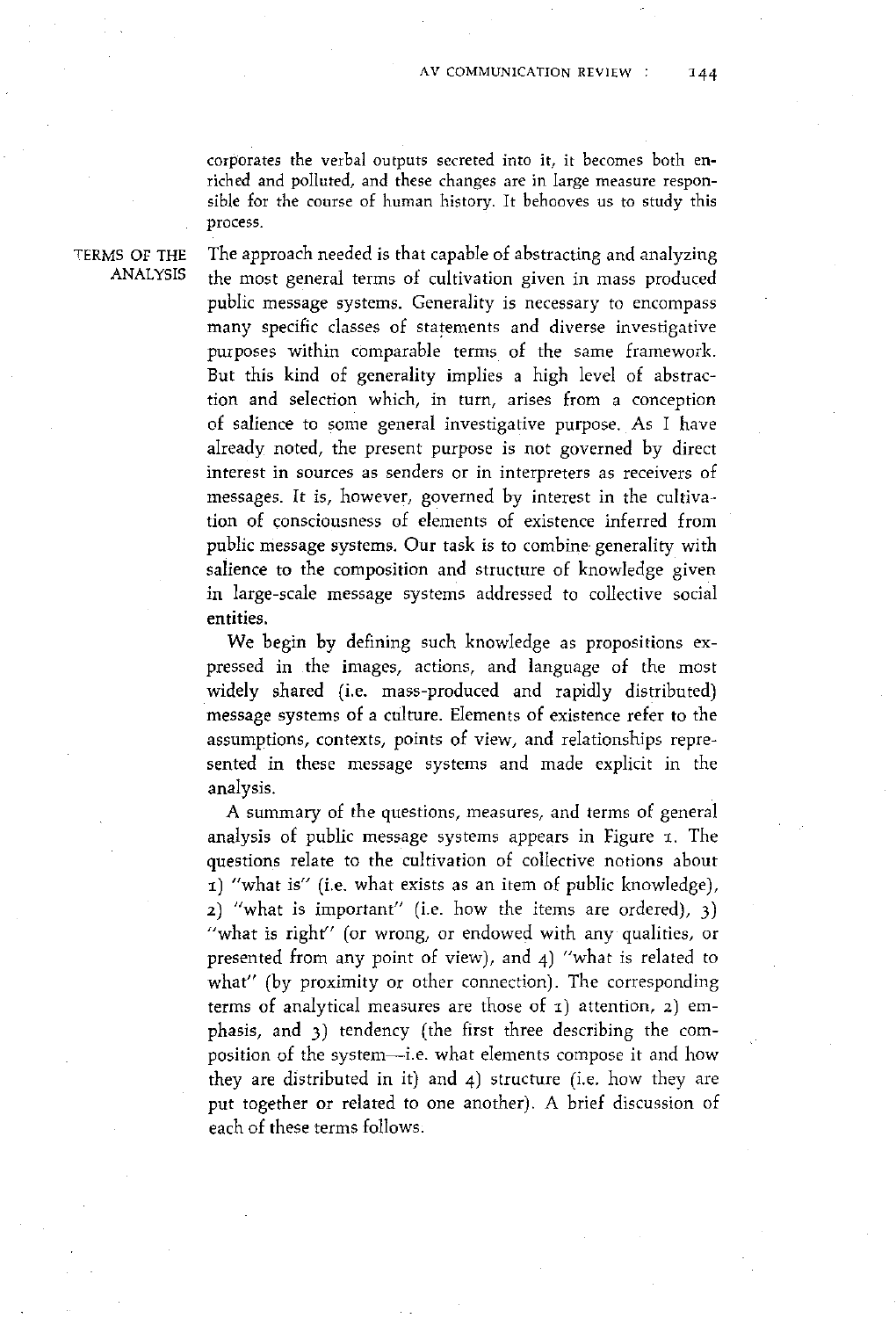#### TOWARD "CULTURAL INDICATORS" : 145

|            | Questions                       | Definitions                                | Measures and<br>Terms of Analysis          | Brief Explanations of<br>Ouestions                                                                       |
|------------|---------------------------------|--------------------------------------------|--------------------------------------------|----------------------------------------------------------------------------------------------------------|
|            | 1. WHAT IS?                     | Public assump-<br>tions about<br>existence | Distribution,<br>frequency of<br>attention | What things (or kinds of<br>things) does this message<br>system call to the attention of<br>a community? |
|            | 2. WHAT IS<br><b>IMPORTANT?</b> | Context of<br>priorities                   | Ordering,<br>scaling, for<br>emphasis      | In what context or order of<br>importance are these things<br>arranged?                                  |
| 3.         | WHAT IS<br>RIGHT, ETC.?         | Point of view,<br>affective<br>qualities   | Measures of<br>differential<br>tendency    | In what light or from what<br>point of view are these things<br>presented?                               |
| $\Delta$ . | WHAT IS<br>RELATED TO<br>WHAT?  | Proximal or<br>logical<br>associations     | Contingencies,<br>clustering;<br>structure | In what structure of<br>associations with one another<br>are these things presented?                     |

FIGURE 1. *<u>Questions and Terms of Public Message System Analysis</u>* 

*1. Attention* is the result of selection of phenomena to be attended. A measure of attention is an indication of the presence and frequency of subject elements (topics, themes, etc.) in a message system. The significance of attention as an aspect of the process of message-production and image-formation is that it stems from, and, in turn cultivates, assumptions about existence; it provides common conceptions about what "is" (or at least what is sufficiently common and public knowledge to form a basis for social interaction).

*2. Emphasis* is that aspect of the composition of message systems which establishes a context of priorities of importance or relevance. The context of emphases sets us a field of differential appeal in which certain things stand out. Emphasis "structures the agenda" of public conception and discourse cultivated in message systems. Measures of emphasis may be based on such indications of size, intensity, or stress as the headlining of topics in news items or the featuring of certain topics or themes as the major points of stories.

3. *Tendency*. The position of a system (as of an individual) in time, space, and in the overall structure of social relations enters into the approach, point of view, or direction from which it deals with aspects of existence. The directionality of presentation, the explicit or contextual judgment of qualities of phenomena expressed in the presentation, is called tendency.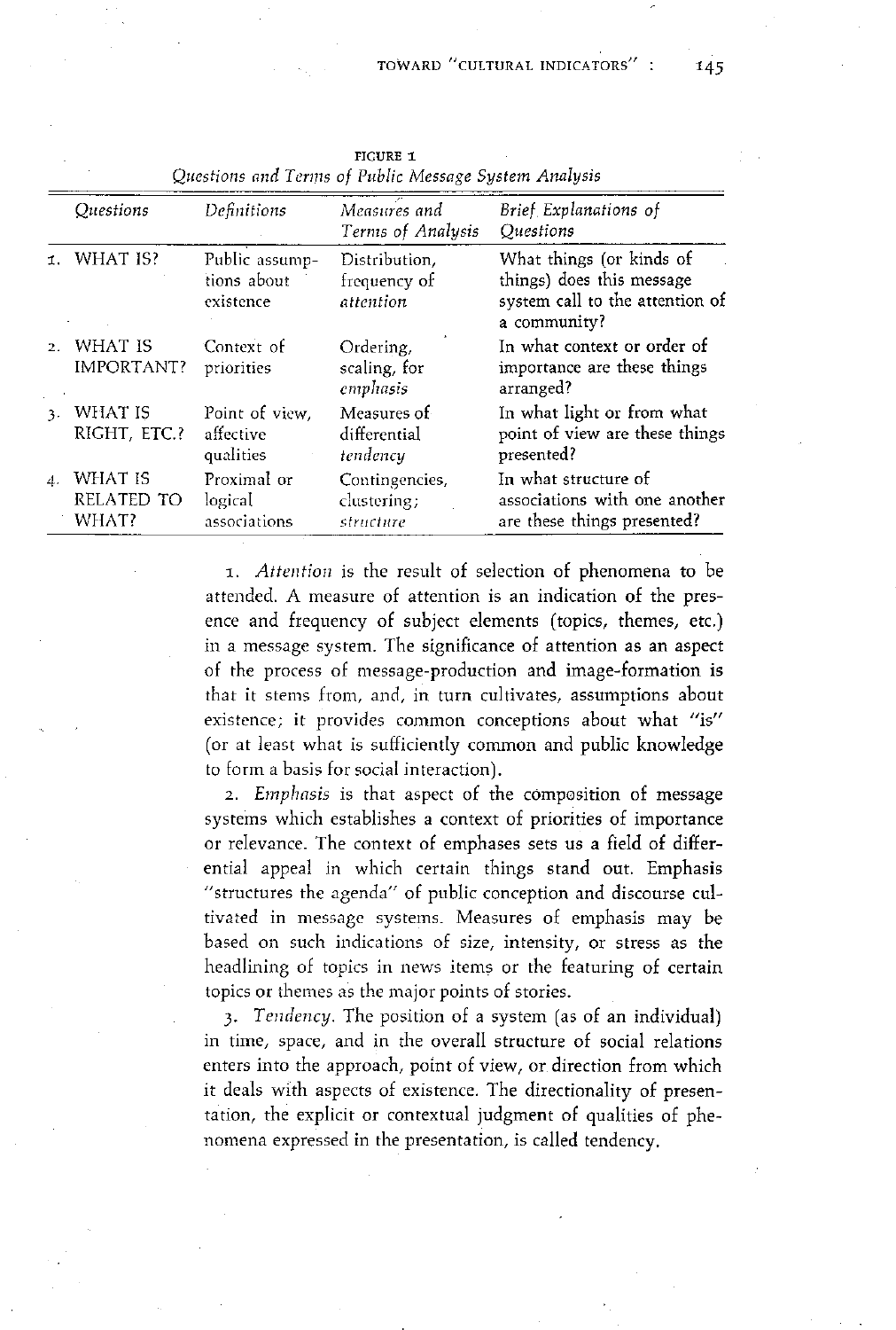**The broadest overall dimension of judgment is a summary evaluation of the goodness or badness, rightness or wrongness of things. A measure of the favorable-unfavorable associations expressed in the comparative study of message systems may**  be called *critical tendency*; it is based primarily on whether a **subject or topic appears in a supportive or critical context.** 

**But judgment is, of course, multidimensional.** *Differential*  **tendency can be used to describe a measure indicating directionality of judgment in several different dimensions.** 

*4. Structure* **is that aspect of context which reveals relation**ships among components. These may be simply proximal, which we may call *clustering*, or they may be causal or other logical relationships. In this approach we are primarily interested in explicating the "logic" implicit in the proximal struc**turing or clustering rather than in forms of reasoning; the for**mer is more likely to be a property of large systems and thus **not easily available to scrutiny. For example, the reasoning**  employed in the assertion that "John loves Mary and will **marry her" (whether expressed in a sentence, a story, a series of visual images, etc.) is apparent in that single statement. But**  if we compare two large message systems and find that the **proximal occurrences of the words or concepts of "love" and "marry" is significantly more frequent in one than in the other,**  we have discovered an element of comparative linkage or structure, and a kind of "logic," that would not be revealed by in**specting propositions separa tely.** 

The above terms of analysis are suggested as standard category *classes.* The specific categories, and other methods of anal**ysis, require considerable elaboration which cannot be attempted**  here. This approach to message system analysis is itself a part **of a larger framework for an institutional approach to mass communications research described elsewhere (Gerbner, :1966c,**  1967a). And while many studies cited in this volume and in **the literature fit one or more of the general terms sketched**  above, the only investigation using all of them has been limited **to a comparative study of the portrayal of education in the press**  and mass fiction of ten countries (Gerbner, 1964b).

**The reader interested in a specific example of attention analysis may find it in a study of convention press coverage (Gerb**ner, 1967b). Analyses of trends in attention may be found in a study of "Psychology, Psychiatry and Mental Illness in the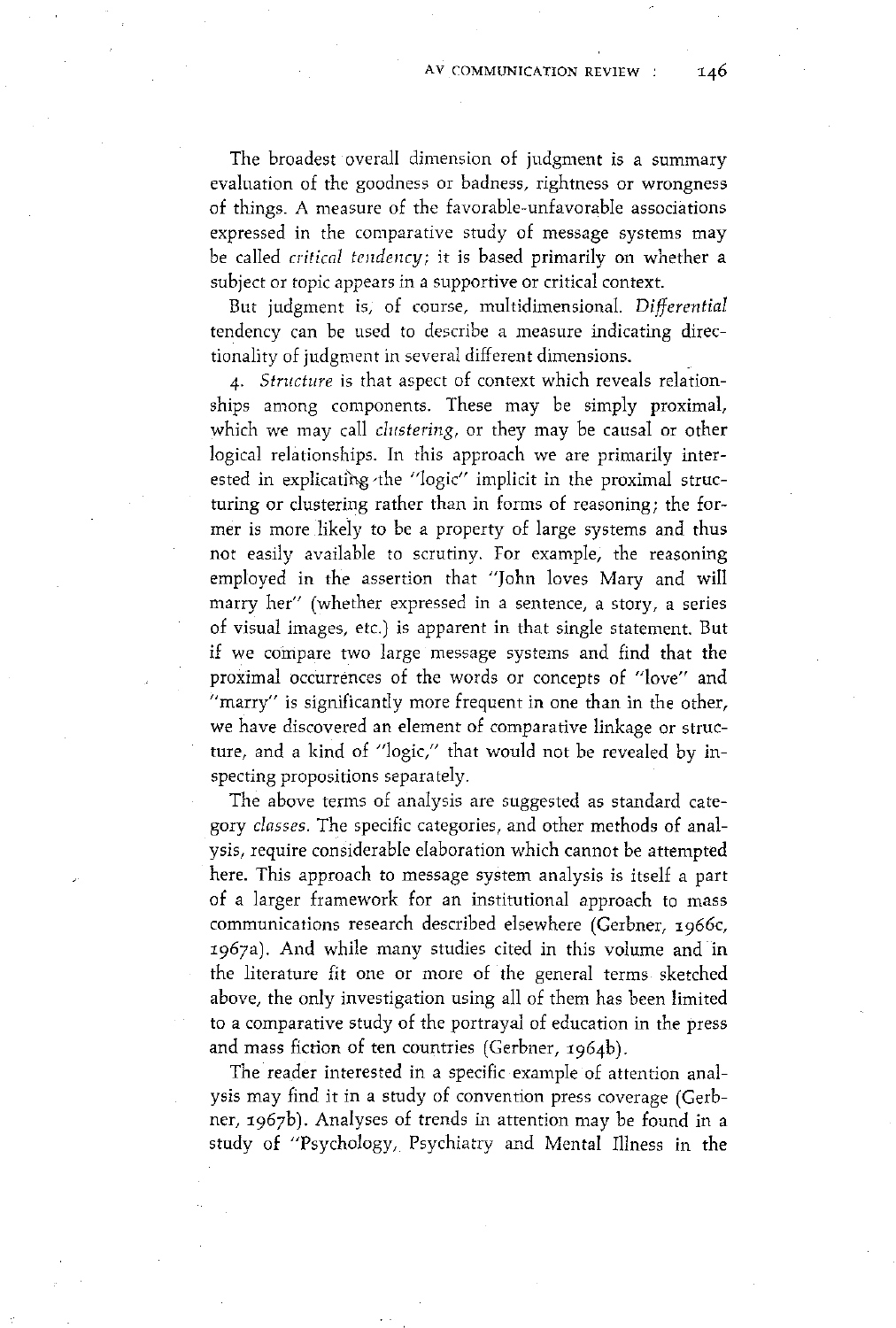Mass Media: A Study of Trends, 1900-1959" (Gerbner, 1961b); or of "Education About Education by Mass Media" (Gerbner, 1966a). Studies focusing on emphasis include a comparative investigation of U.N. press coverage (Gerbner, 19610). Differential tendencies were investigated in the study of ideological perspectives in the French press (Gerbner, 1964a), and in a **comparative study of characterizations in mass fiction and**  drama (Gerbner, 1966b). The analysis of message system structure was attempted in the comparative portrayal of education study cited above.

I know of no comprehensive and comparative studies of the kind that might yield the cultural indicators needed for a realistic assessment of the much-debated condition of man in **modern "mass cultures." One reason might be the paucity of**  explicit formulations of the theoretical significance and types of inference that might be derived from the analysis of massmediated public message systems. Another might be the lack of general terms salient to such analysis. The intention of this paper has been to try to narrow these gaps.

**REFERENCES Gerbner, G. Press perspectives in world communications: A pilot**  study. *Journalism Quarterly,* 1961, 38, 313-322. (al

- **Gerbner, G. Psychology, psychiatry and mental illness in the mass media: A study of trends, 1900-1959.** *Mental Hygiene,* **1.961, 45,**  89-93. (bl
- **Gerbner, G. Ideological perspectives and political tendencies in news**  reporting. *Journalism Quarterly,* 1964,41,495-509. (al
- **Gerbner, G. Mass communications and popular conceptions of education: A cross-cultural study. Cooperative Research Project**  No. 876, U.S. Office of Education,  $1964$ , (b)
- **Gerbner, G. Education about education by mass media.** *The* Edu~ *cational Forum,* 1966, *p,* 7-15. (al
- **Gerbner, G. Images across cultures: Teachers and mass media** fic~ **tion and drama.** *The School Review,* **1966, 74, 212-229. (b)**
- **Gerbner, G. An institutional approach to mass communications research. In 1. Thayer (Ed.),** *Communication: Theory and* re~ search. Springfield, Ill.: Charles C Thomas, 1966. (c)
- **Gerbner, G. Mass communication and human communication theory. In F. E. X. Dance (Ed.), Human communication theory: Original essays. New York: Holt, Rinehart and Winston, 1:967.**  (al
- **Gerbner, G. The press and the dialogue in education: A case study of a national educational convention and its depiction in Amer**ica's daily newspapers. *Journalism Monograph*, **1967**, No. 5. (b)